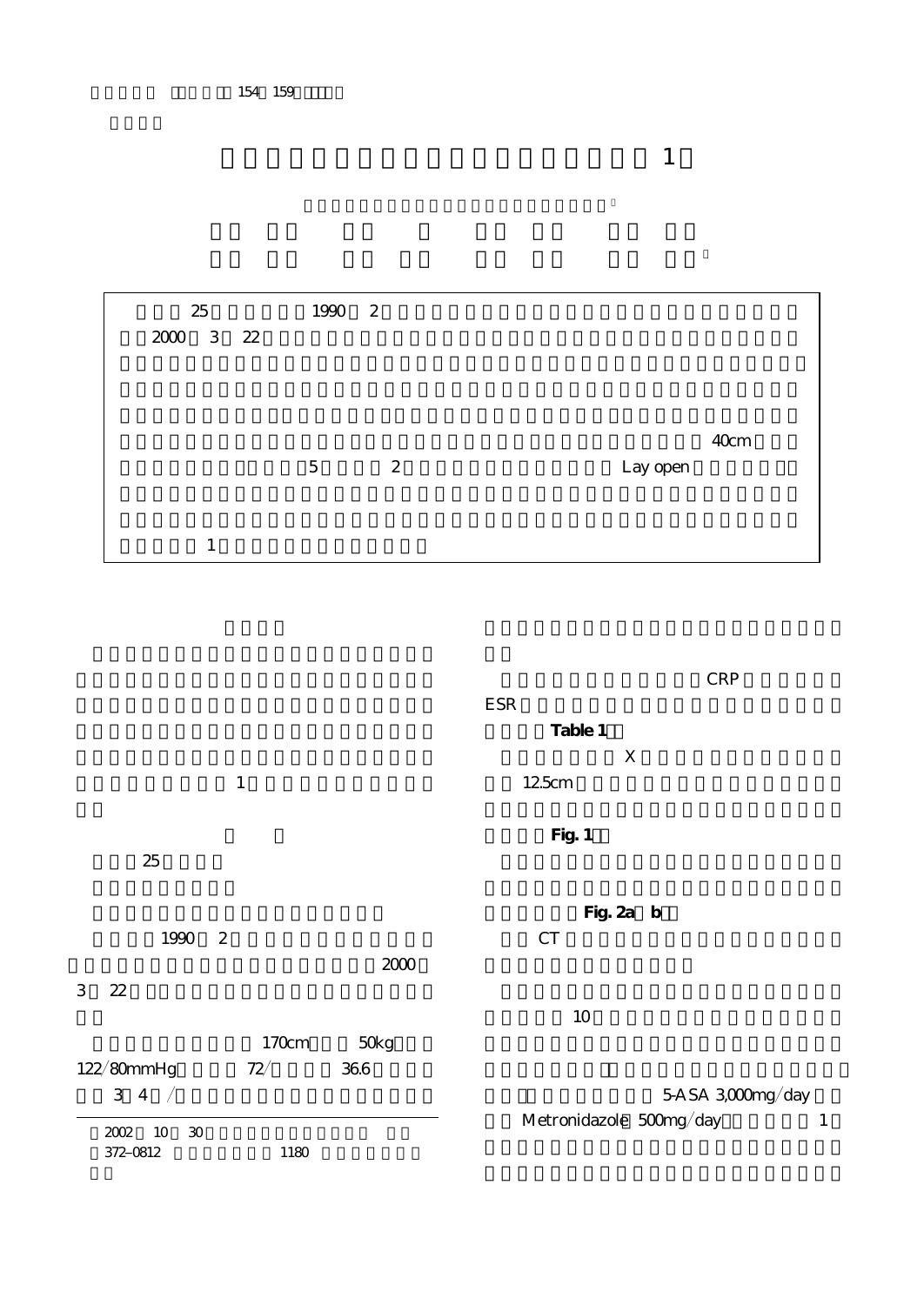| <b>WBC</b> | $4800 / \mu$            | TB            | $039 \text{ mg/dl}$ | <b>CRP</b> | $658 \text{ mg/dl}$ |  |
|------------|-------------------------|---------------|---------------------|------------|---------------------|--|
| RBC        | $442 \times 10^4 / \mu$ | AST           | 9 IU/I              | ESR 1h     | $43 \text{ mm}$     |  |
| Hb         | 11.1 $g/dl$             | ALT           | $8$ IU/I            |            |                     |  |
| Plt        | $442 \times 10^4 / \mu$ | TP            | $65$ g/dl           |            |                     |  |
|            |                         | Alb           | $31 \text{ g/dl}$   |            |                     |  |
|            |                         | <b>BUN</b>    | $4 \text{ mg/dl}$   |            |                     |  |
|            |                         | Cr            | $063 \text{ mg/dl}$ |            |                     |  |
|            |                         | Na            | $140 \text{ mEq}/I$ |            |                     |  |
|            |                         | K             | $43 \text{ mEq}/I$  |            |                     |  |
|            |                         | <sub>C1</sub> | $101 \text{ mEq}/I$ |            |                     |  |
|            |                         |               |                     |            |                     |  |

**Table 1** Laboratory data on admission

**Fig. 1** Abdominal plain X-ray film revealed dilatation of the transverse colon 12.5cm in diameter.



Lay open

 $2000$  5 1

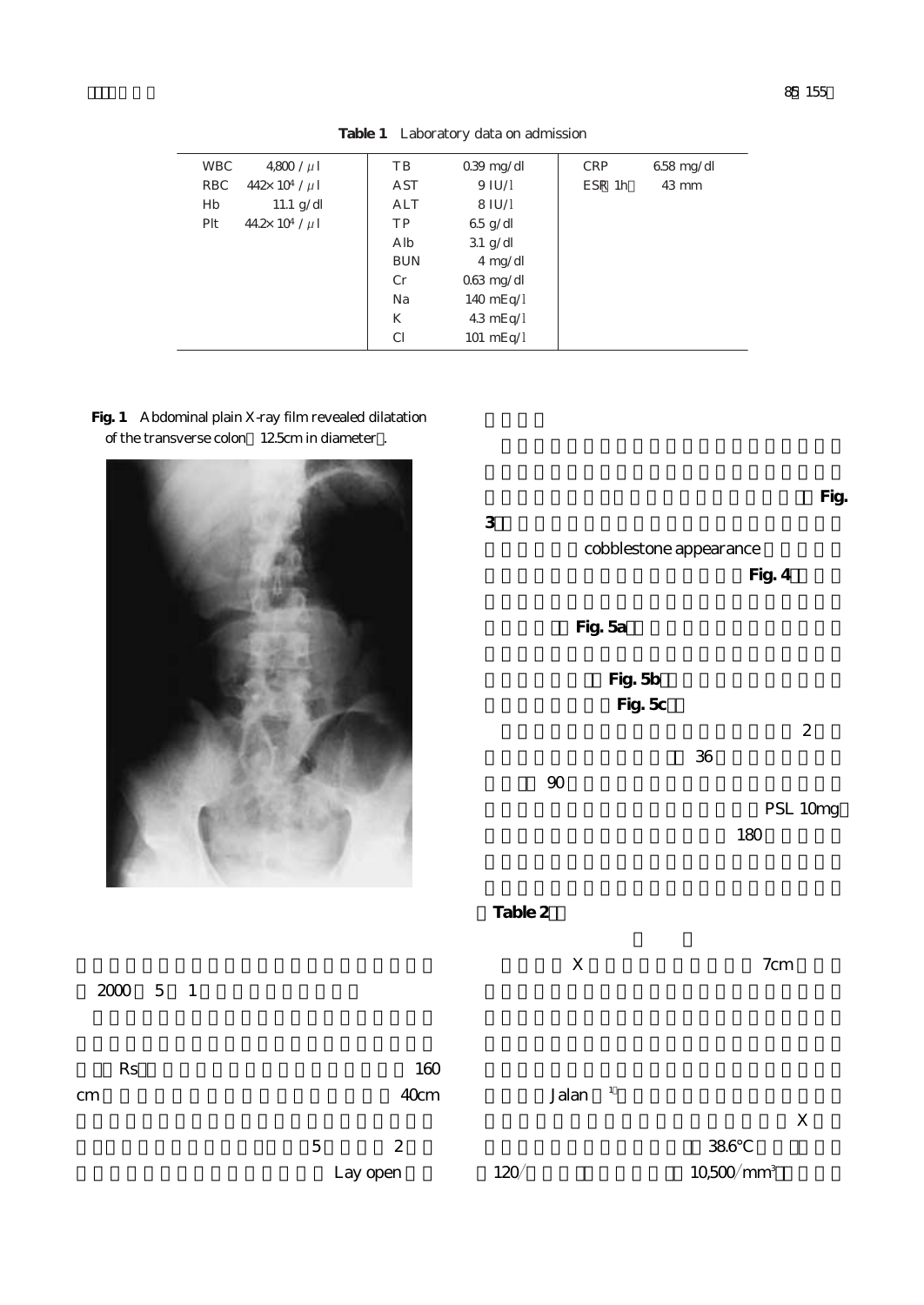

**Fig. 3** Macroscopic appearance of resected colon. Distended transverse colon and sigmoid colon arrows were showed.



**Fig. 4** Macroscopic appearance of resected small intestine. Longitudinal ulcer, cobblestone mucosa and thickened walls are evident.



| 3                | $\mathbf{1}$ | bury 4  |              | Rains-<br>$\mathbf{1}$<br>$5\phantom{.0}$<br>Harig |
|------------------|--------------|---------|--------------|----------------------------------------------------|
| segmental lesion |              |         |              |                                                    |
|                  | $1\quad 3$   |         |              |                                                    |
| 3 4<br>1985      | $_{\rm 3}$   | $\,6\,$ | $\mathbf{1}$ |                                                    |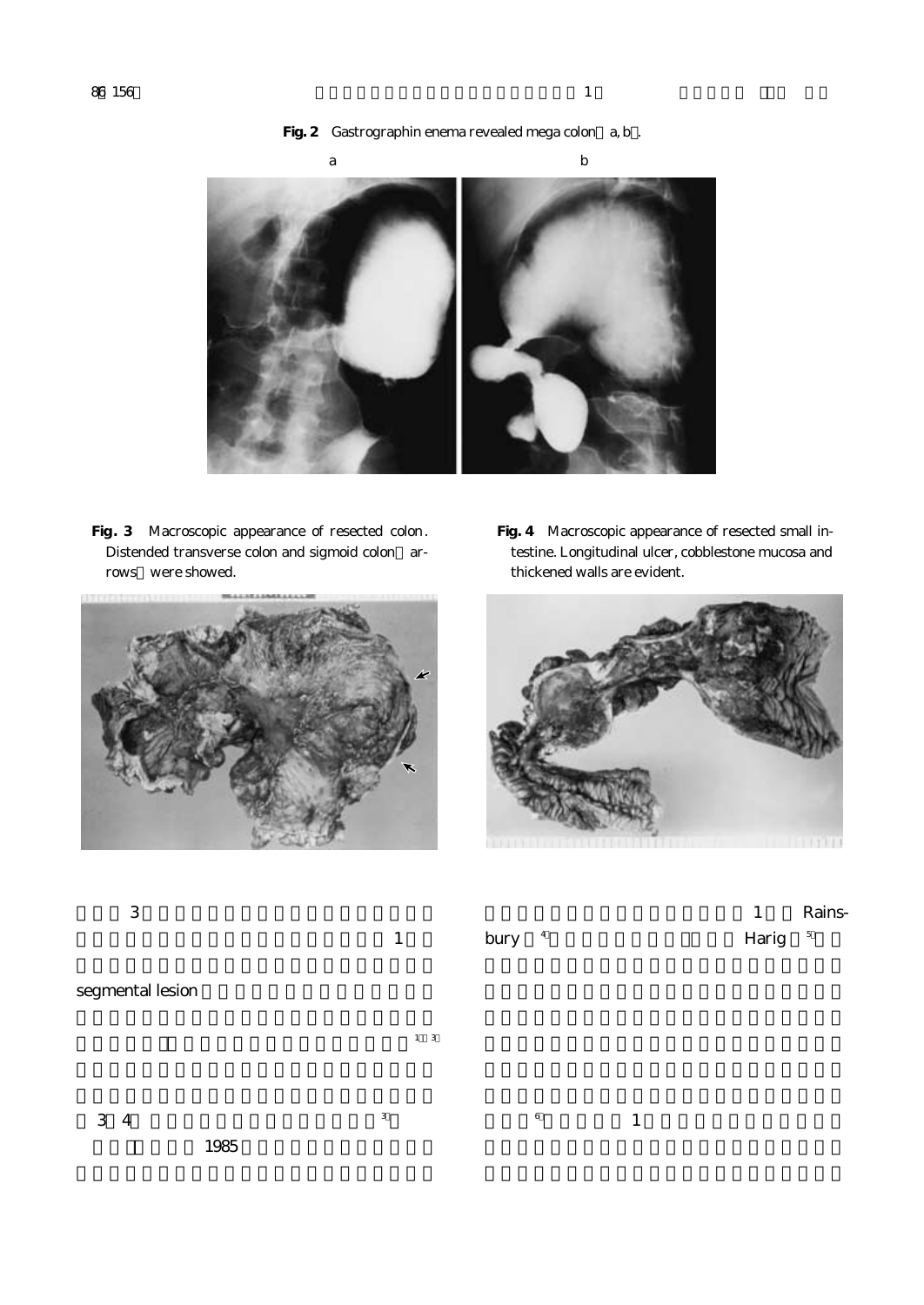Fig. 5 Histopathological findings of resected colon showed granuloma a HE $\times$ 25 . Histopathological findings of resected colon showed transmural inflammation with lymphoid aggregates  $\overline{b}$  HE× 5 and a deep fistula formation c HE×25.





Jalan

 $N$ O $\overline{N}$ 

 $X$ 

 $\sim$  8), the experimental 8

 $\frac{1}{2}$ .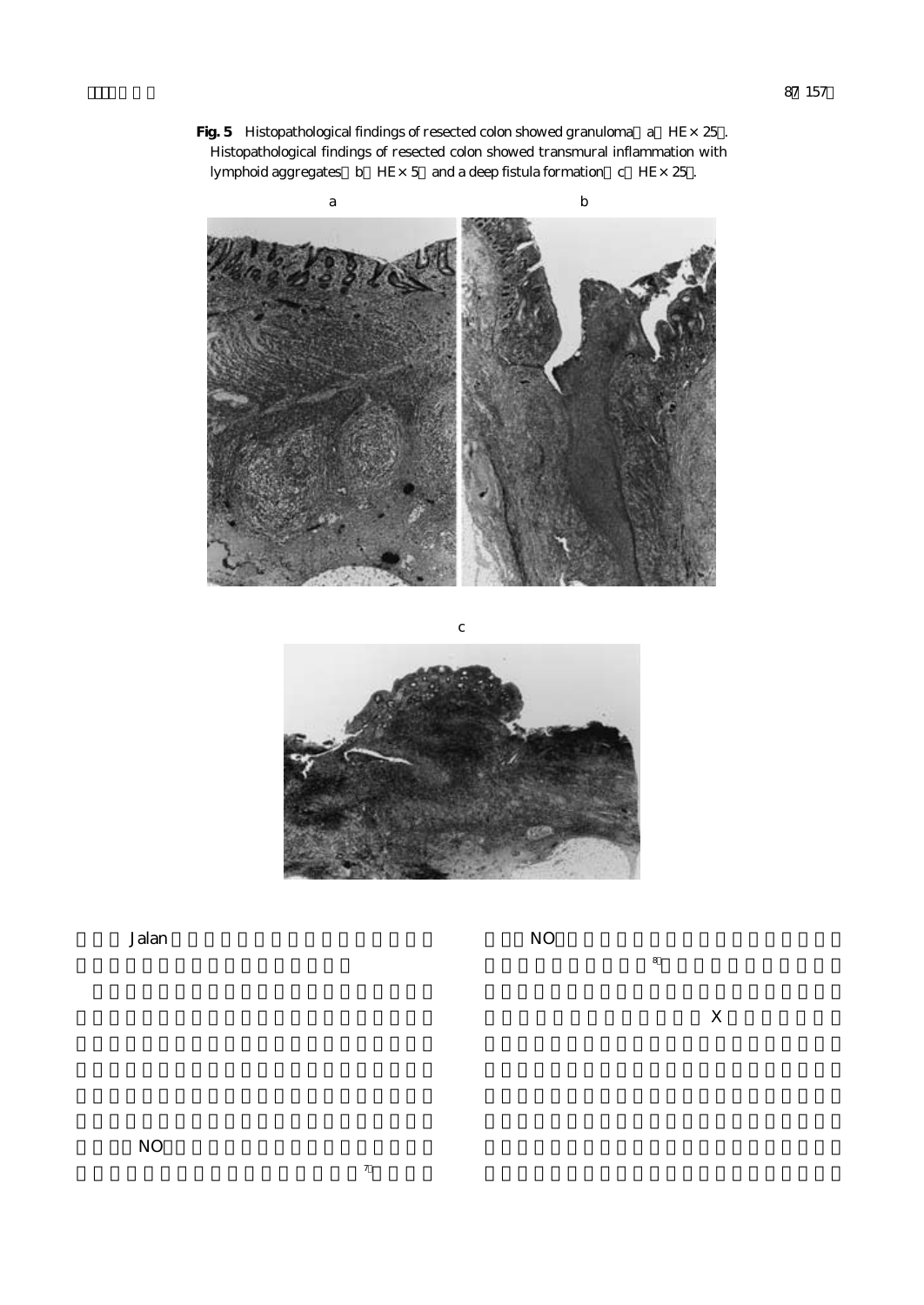

 $9$ .

5-ASA Metronidazole





|                     |   |   | cases . Gastroenterology 57 68 82, 1969          |
|---------------------|---|---|--------------------------------------------------|
|                     |   |   | 2 Collier RL, Wylie JH, Gomez J Toxic megacolon. |
|                     |   |   | a surgical disease . Am J Surg 121 283, 1971     |
|                     |   |   | 3 Present DH Toxic megacolon. Med Clin North     |
|                     |   |   | Am 77 1129 1148 1993                             |
|                     |   |   | 4 Rainsbury RM, Hall M, Thomas MH Case re-       |
|                     |   |   | port non-toxic megacolon in Crohn's colitis. Br  |
|                     |   |   | J Hosp Med 34 306, 1985                          |
|                     |   |   | 5 Harig JM, Fumo DE, Loo FD et al Treatment of   |
|                     |   |   | acute nontoxic megacolon during colonoscopy      |
|                     |   |   | tube placement versus simple decompression.      |
|                     |   |   | Gastrointestinal Endosc 34 23 27, 1988           |
|                     | X | 6 |                                                  |
| Facio <sup>10</sup> |   |   | 49                                               |
|                     |   |   | 378 388 1996                                     |
|                     |   |   | 7 Mourelle M, Casellas F, Gaurner F et al Induc- |
|                     |   |   | tion of nitric oxide synthase in colonic smooth  |
|                     |   |   |                                                  |

troenterology **109**:1497―1502, 1995 8) Scully RE, Mark EJ, McNeely WF et al Case records of the Massachusetts General Hospital: case 36―1997―. N Engl J Med **20**:1532―1540, 1997

muscle form patients with toxic megacolon. Gas-

1 Jalan KN, Sircus W, Card WI et al An experience of ulcerative colotis. I. toxic dilatation in 55